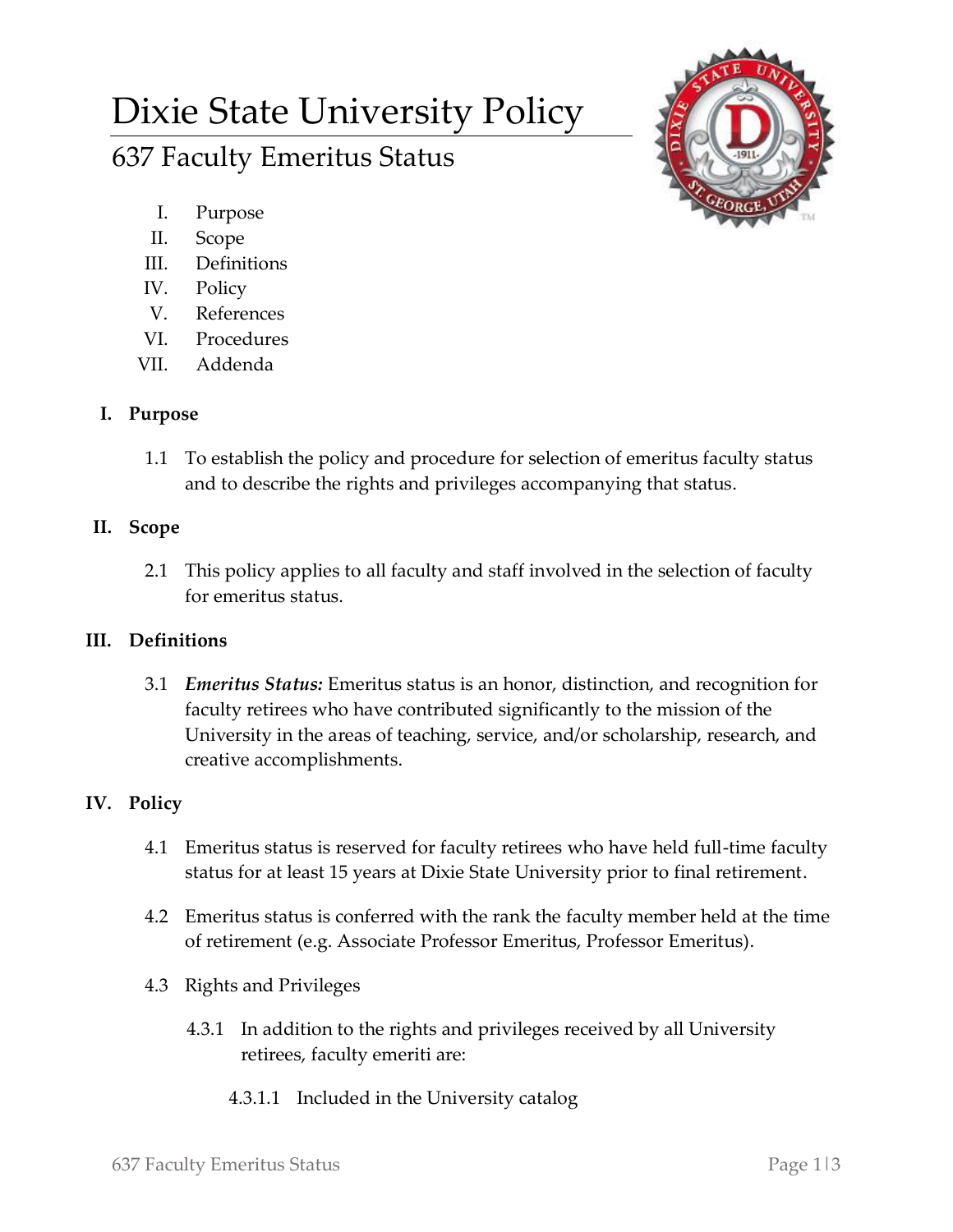- 4.3.1.2 Eligible for non-voting membership in Faculty Senate.
- 4.3.1.3 Invited to participate in academic processions, including commencement and or convocation exercises.

#### **V. References**

5.1 N/A

#### **VI. Procedures**

- 6.1 Procedure for Selection of Emeritus Status
	- 6.1.1 A retiring faculty member's department chair, associate dean, or dean may nominate the retiree for emeritus status. The nomination letter should include a summary of the retiring faculty member's service to and accomplishments at the University. The nomination letter shall be sent to the chair of the relevant division or college Retention, Promotion, and Tenure Committee.
	- 6.1.2 After verifying with the Office of Human Resources that the retiring faculty member is eligible for emeritus status and at least 120 days prior to the candidate's retirement date, the committee chair shall ask for ratification of the emeritus status from all college faculty eligible to vote on matters of rank and tenure.
	- 6.1.3 Within five days after the ratification, the committee chair will forward the results of the ratification to the appropriate dean. The dean shall consider the recommendation and write a letter with his or her own recommendation for action to the Provost and Vice President of Academic Affairs.
	- 6.1.4 The Provost and Vice President of Academic Affairs shall recommend to the President the conferral or denial of emeritus status.
	- 6.1.5 The President of the University shall present recommendations to the Board of Trustees granting emeritus status.
	- 6.1.6 The Board of Trustees will confirm or deny the President's recommendation, and the President shall advise the candidate, the Provost and Vice-President of Academic Affairs, and the dean / associate dean in writing of that decision.